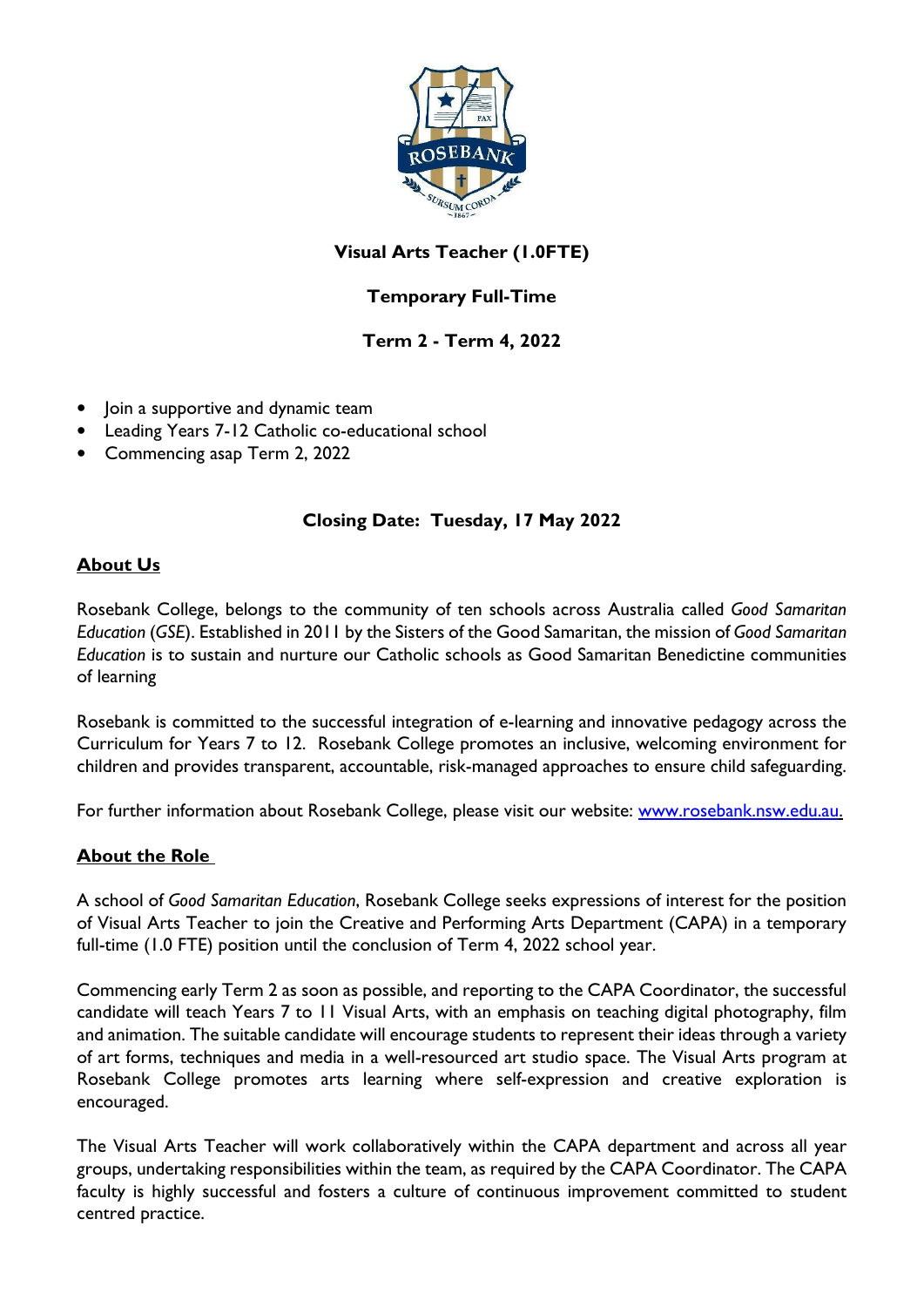The College offers excellent support to all teachers to enable them to develop on their professional journey through professional development. All staff are required to be involved in the pastoral care of our students and need to be able to demonstrate a commitment to the ideals and ethos of Catholic Education and be willing to participate in extracurricular programs.

#### **About You**

The College welcomes applications from artistic and talented qualified educators specialising in either painting, ceramics, design and/or photography, and who possess an exceptional teaching record with the ability to produce outstanding outcomes for all students.

The successful applicant will be enthusiastic, passionate and a committed member of our College and be prepared to contribute to all aspects of College life. It is an expectation that all staff support the vision and goals of the College as a learning community.

Applicants for this position must be excellent classroom practitioners, dedicated team players, interested in the care and welfare of students, and have particular skills in their teaching of Visual Arts to equip them to contribute to the College's educational program in teaching and learning. Applicants will also need to be skilled in their use of educational technology in the classroom. This position will allow a creative and passionate teacher and their students to flourish.

The successful candidate will be an outstanding educator who is highly motivated to support Rosebank College to ensure continued academic achievement, by inspiring and developing innovative learning which engages, and values every learner.

### **Criteria**

To be considered for this position, you must be a highly dedicated Visual Arts teacher who meets the following criteria:

- Demonstrate knowledge, competence, and confidence in Stages 4, 5 & 6 Arts courses
- Demonstrate experience in Visual Arts Photomedia, Time-Based Forms, Graphic Design, Digital Technologies, Material Technologies
- Successfully contribute to the Visual Arts team through collaborative practice
- Proficient in writing effective teaching programs and assessments across all stages
- Ability to demonstrate students producing a range of high-quality work
- Understand guided inquiry and be able to successfully implement it in the classroom
- Understand and show commitment to the Australian Professional Standards for Teaching
- Possess proven ability to incorporate modern technologies into their teaching practice and convey passion about classroom innovation
- Excellent communication and interpersonal skills
- Possess a valid Working with Children Check
- A commitment to the child safeguarding principles
- Willingness to support the Catholic ethos and learning culture of the College

For further information about the role, view the position description here.

#### **The Process**

If you meet the requirements of this position, please apply now by submitting your application to the Principal, Rosebank College, via email to recruitment@rosebank.nsw.edu.au.

In your application, you will need to provide the following: